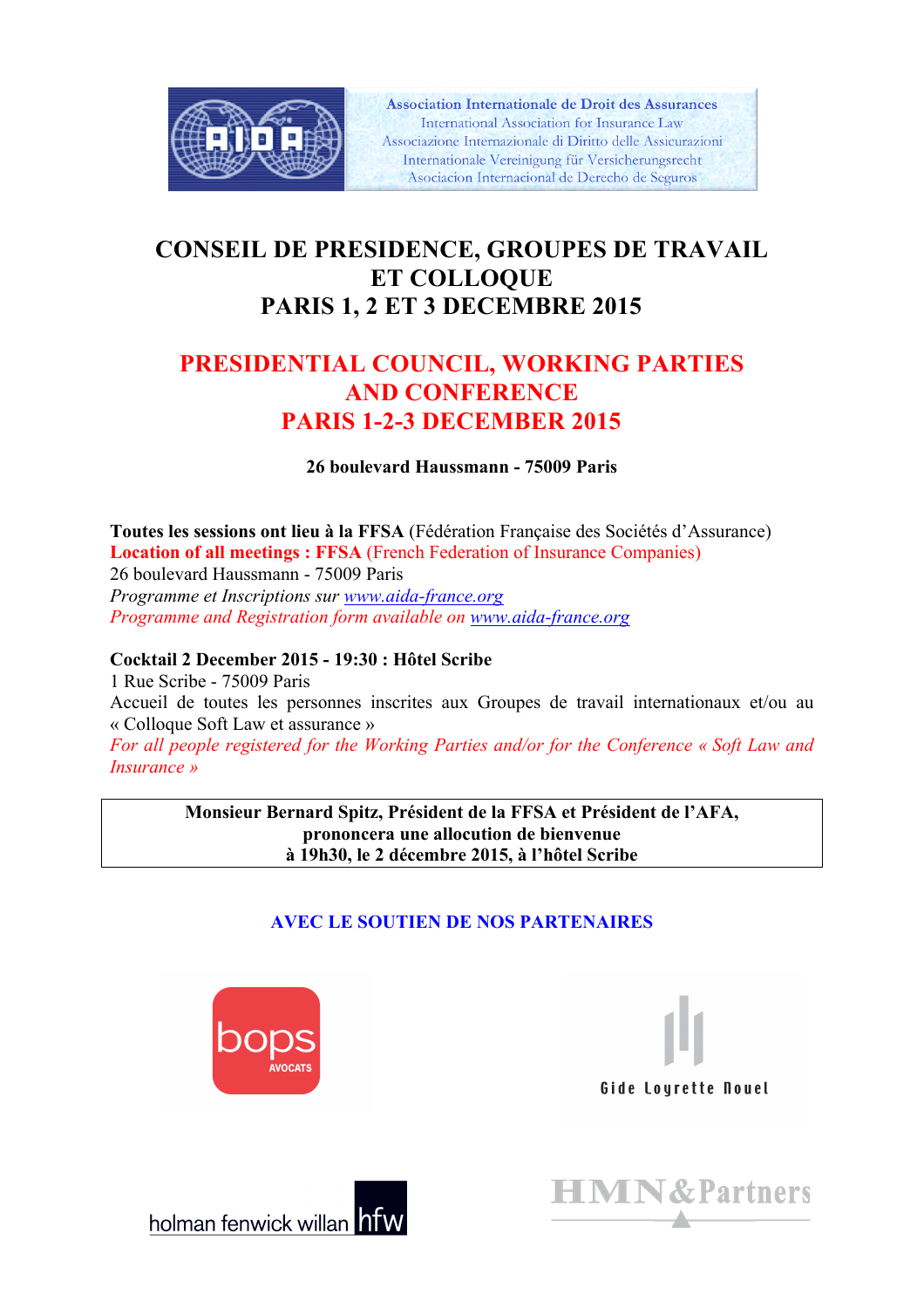### **MARDI 1ER DECEMBRE 2015 - TUESDAY 1 DECEMBER 2015**

*Only for members of the Council and Committees*

**10:00-12:30** AIDA World - Executive Committee **14:00-17:00** AIDA World - Presidential Council *(Simultaneous translation English/Spanish)* **17:15-18:30** AIDA Europe - Executive Committee

#### **16:00-18:30 INSCRIPTIONS / REGISTRATION : WORKING PARTIES AND CONFERENCE**

#### **MERCREDI 2 DECEMBRE 2015 - WEDNESDAY 2 DECEMBER 2015**

# **WORKING PARTIES**

Toutes les sessions sont en langue anglaise, sauf New Technologies (Anglais/Espagnol) et Personal Insurance (Anglais/Espagnol)

All sessions in English, except New Technologies (English/Spanish) and Personal Insurance (English/Spanish)

#### **8:00-10:00 REGISTRATION : WORKING PARTIES AND CONFERENCE**

**9:00-11:00** - **Civil Liability** - Chairman, Osvaldo Contreras-Strauch, Santiago, Chile

- *Differences between causation policies, injury policies and claims made policies*
- **Distribution of Insurance** Chairman, Pr. Pier Paolo Marano, Milan
	- *Insurance Mediation Directive: Something will change for someone ?*

**- New Technologies, Prevention and Insurance** - Chairman, Dr. Joaquin Alarcon, Madrid (*English/Spanish*)

- *11:00-11:30 Coffee Break*
- **11:30-13:30 Climate Change** Chairman, Tim Hardy, London
	- *Testing times for emissions and targets - counting the cost and insurance implications of failure and false promises*
	- **- Motor Insurance** Chairman, Pr. Sara Landini, Florence
		- *"Challenge the Change"*

**- Personal Insurance and Pensions -** Chairman, Pr. Rafael Illescas Ortiz, Madrid (*English/Spanish*)

#### *13:30-14:30 Free Lunch*

#### **14:30-16:30** - **Consumer Protection -** Chairman, Dr Kyriaki Noussia, Athens

- *Alternative Dispute Resolution (ADR) & Online Dispute Resolution (ODR) for consumers*
- **- Reinsurance** Chairman, Colin Croly, London
	- *The Position of Late Payments of Insurance Claims and Penalty Interest Rates being Recoverable from Reinsurers*
- **- State Supervision -** Chairman, Dr Gunne Baehr, Cologne
- *16:30-17:00 Coffee Break*

#### **17:00-19:00 - Credit Insurance -** Chairman, Louis Habib-Deloncle, Geneva

- *Sanctions : Are they compliant with international public and private law?*
- *Sanctions treated by Arbitrators*

#### **19:30 Cocktail Hôtel Scribe Allocution de Monsieur Bernard Spitz, Président de la FFSA et de l'AFA**